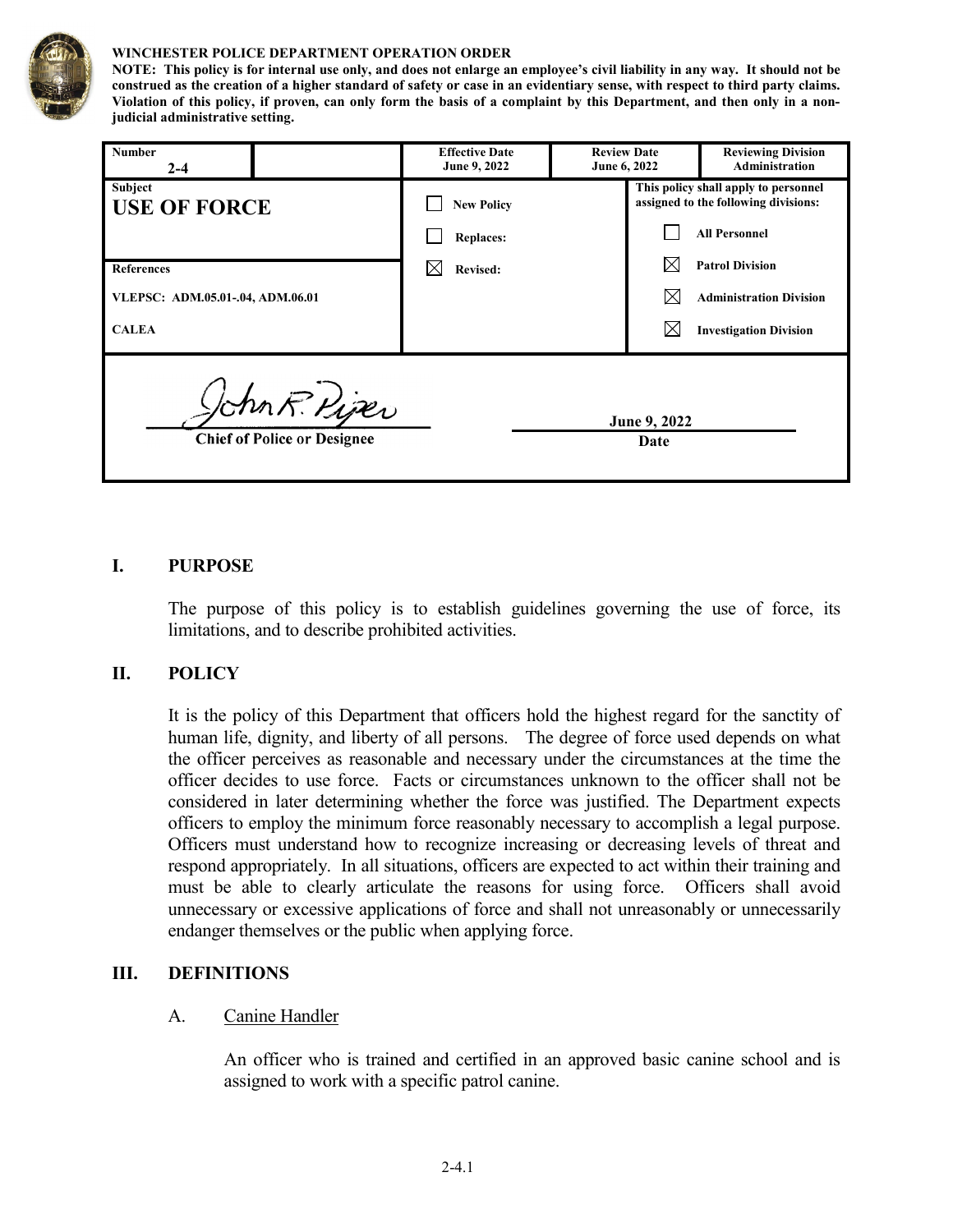## B**.** Deadly Force

Any force applied in any manner by any means that could reasonably be expected to cause death or serious physical injury. Serious physical injury means bodily injury which creates a substantial risk of death or which is likely to cause serious permanent disfigurement or loss, or extended impairment of the function of any body member or organ.

### C. De-escalation

Reducing the need for force by use of effective communication, tact, empathy, and instinct while exercising sound officer safety.

## D. Electronic Control Weapon (ECW)

Electronic Control Weapon: A device which disrupts the sensory and motor nervous system of an individual by deploying battery-powered electrical energy sufficient to cause sensory and neuromuscular incapacitation.

## E. Excessive Force

Force is excessive when its application is inappropriate to the circumstances and determined to be objectively unreasonable.

### F. Firearms

Any handgun, shotgun, or rifle from which a projectile is forcibly ejected by an explosion of combustible material. For the purpose of this policy definition, an impact system does not constitute a firearm.

### G. Force

Any physical strike or instrumental contact with an individual, or any significant physical contact that restricts an individual's movement. Force does not include leading or handcuffing an individual who is exhibiting minimal or no resistance. Merely placing an individual in handcuffs as a restraint in arrest or transport activities, officer presence or verbal commands does not constitute a reportable action.

### H. Kinetic Energy Impact System

Any device designated to fire, launch, or otherwise propel a less lethal impact projectile for the purpose of encouraging compliance, overcoming resistance, or preventing serious injury without posing a significant potential of causing death

### I. Less Lethal Force

Force employed which is neither likely nor intended to cause death or serious physical injury.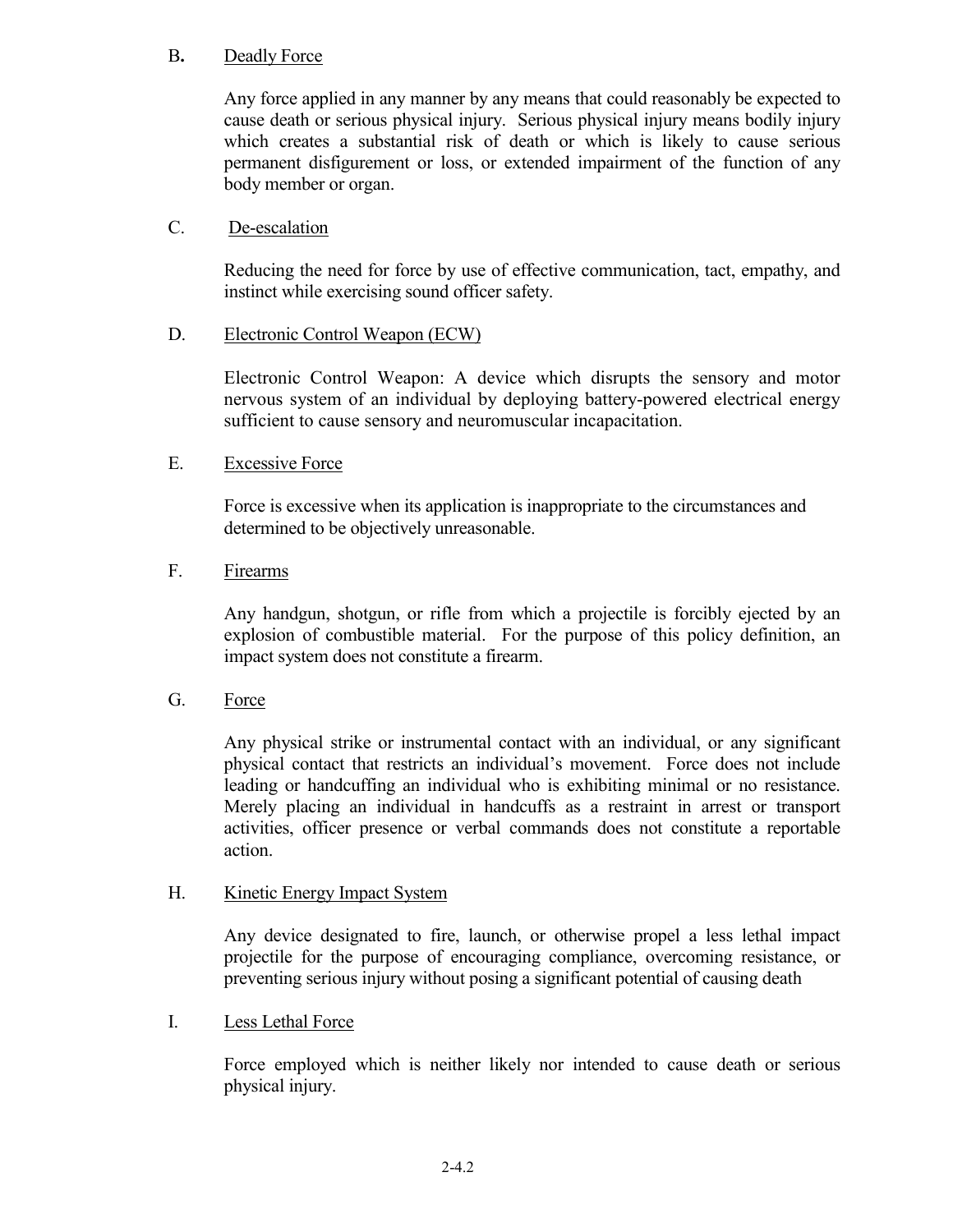## J. Pepper Ball System

A high-pressure air launcher that delivers projectiles from a distance. Typically, the projectile contains powder which is similar to Oleoresin Capsicum.

## K. Reasonable Belief

When facts or circumstances the officer knows, or should know, are such as to cause an ordinary and prudent officer to act or think reasonably in a similar way under similar circumstances.

## L. Serious Physical Injury

A physical injury, which creates a substantial risk of death, or which causes death or serious and protracted disfigurement or impairment of the function of any bodily organ or limb.

## **IV. PROCEDURES**

## A. De-Escalation

When possible, officers should seek to utilize de-escalation techniques to prevent use of force. Officers should attempt to gain voluntary compliance and reduce the level of force through verbal communication efforts.

### B. Duty to Intervene

Any officer present and observing another officer, no matter what agency, using force that is clearly beyond that which is reasonably necessary shall, when in position to do so, safely intercede to end and prevent the further use of such excessive force. In addition, officers shall immediately render aid if there are injuries and notify an on-duty supervisor.

### C. Resistance and Levels of Control

- 1. Types of Resistance:
	- a. Passive Resistance: When an individual poses no immediate threat to an officer but is not complying with lawful orders and is taking minimal physical action to prevent an officer from taking lawful action.
	- b. Active Resistance: When an individual's verbal and/or physical actions are intended to prevent an officer from taking lawful action, but are not intended to harm the officer.
	- c. Aggressive Resistance: When an individual displays the intent to cause injury, serious injury or death to others, an officer, or themselves and prevents the officer from taking lawful action.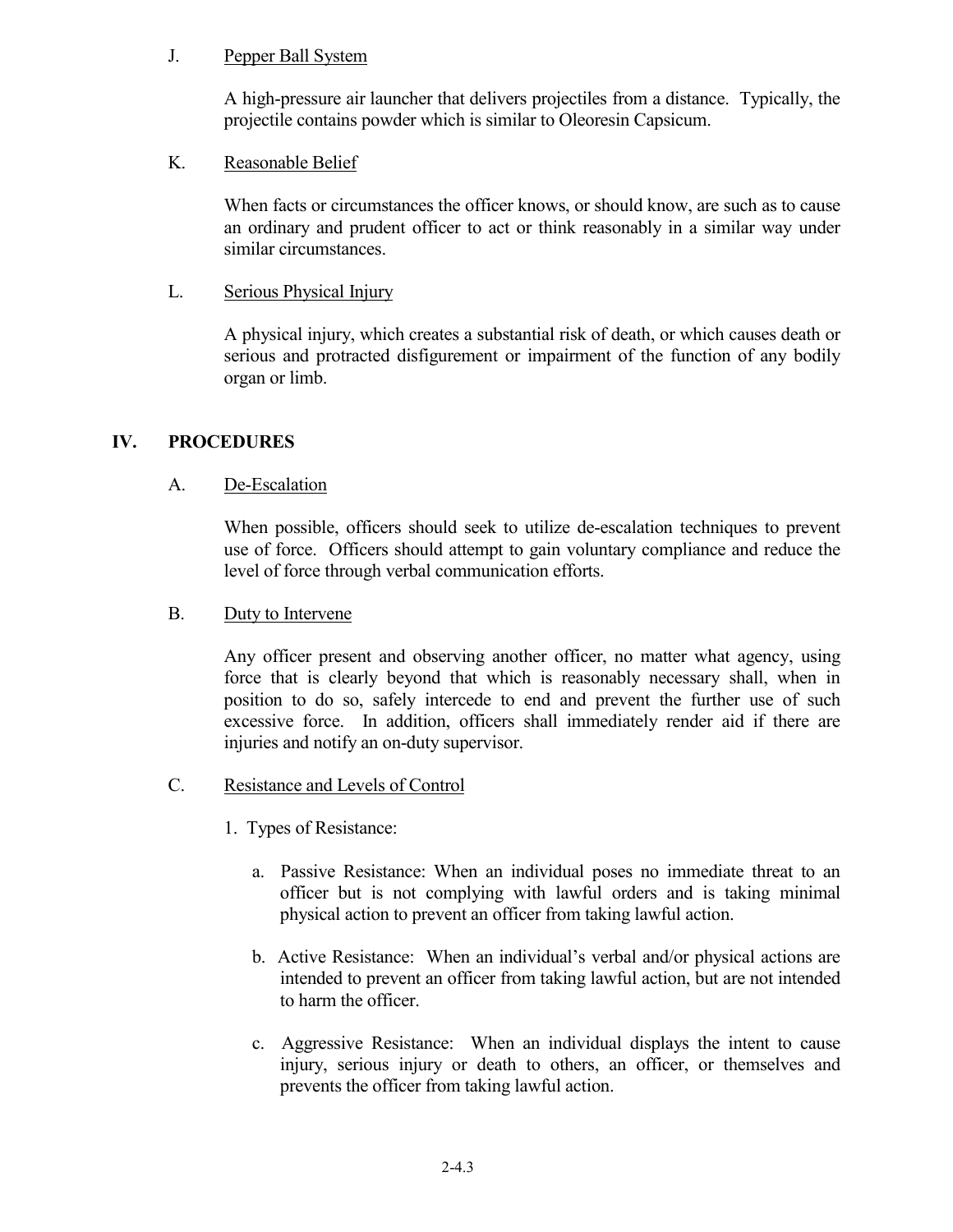2. Levels of Control in Response to Resistance:

To determine which force options are appropriate for the situation to safely bring a person under control, officers will understand the level of resistance presented by the individual and assess each incident based on policy, training and experience.

### D. Objective Reasonableness

In determining whether force is objectively reasonable, as decided in Graham v. Connor, an officer will consider the totality of circumstances to include:

- 1. Whether the individual poses an immediate threat to him/herself, the officer, or others;
- 2. The severity of the crime;
- 3. Whether the individual is actively or aggressively resisting or attempting to evade arrest;
- 4. The involvement of weapons;
- 5. The surroundings to include: presence of other individuals or officers and environment;
- 6. Training, age, size, and strength of the officer, other officers, or individual.

#### E. Less Lethal Force

- 1. Only the level of less lethal force that is objectively reasonable shall be used to gain control and compliance of an individual.
- 2. Less lethal force may also be used against an animal that is attacking or threatening to attack a human or another animal.
- 3. The following are approved less lethal force options:
	- a. Defensive tactics such as strikes, kicks and takedowns;
	- b. Oleoresin Capsicum
	- c. Baton
	- d. Electronic Control Weapon
	- e. Patrol Canine
	- f. Pepper Ball System